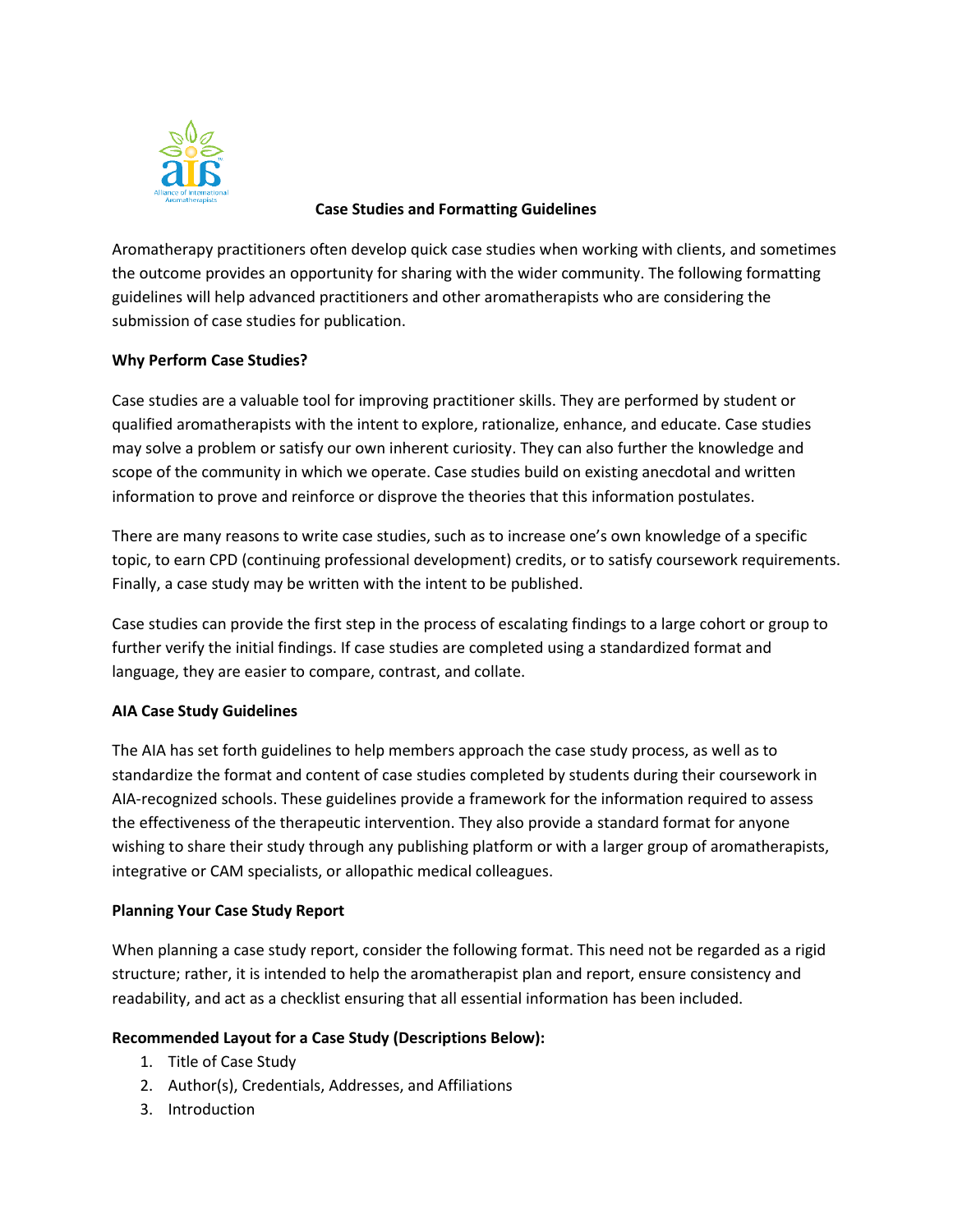- 4. Description of Case
- 5. Method or Protocol
- 6. Client Response
- 7. Reflection
- 8. Evaluation
- 9. References
- 10. Acknowledgments (Optional)

#### **Recommended Case Study Layout - Detailed Description:**

- 1. **Title of Case Study**
- 2. **Author(s), Credentials, Addresses, and Affiliations**

#### 3. **Introduction**

What compels you to share this case study? What need are you addressing?

### 4. **Description of Case**

- Assure client confidentiality and establish good rapport.
- If you plan to publish the case, notify client and obtain written consent including terms and conditions. Case reports are highly individual and may be republished in the general media or on the Internet. The client's family and friends may see the report and recognize the client.
- Include specific information about the client:
	- client's age
	- client's primary concern or presenting condition
	- relevant health history including allergies, current herbal or dietary supplements, and homeopathic preparations
	- prescription and over-the-counter pharmaceuticals, as essential oils may interact
	- previous experiences with Integrative Health/CAM (complementary and alternative medicine)
	- purpose for aromatherapy intervention
	- client's expectations from intervention

#### 5. **Method or Protocol**

- State aims and objectives with clear thought and understanding.
- Essential oils, carrier oils, CO2 extracts, herbs, and hydrolats require both botanical and common name when first mentioned. Be specific and keep a consistent format when referring to each.
- Provide rationale as to selection and formulation.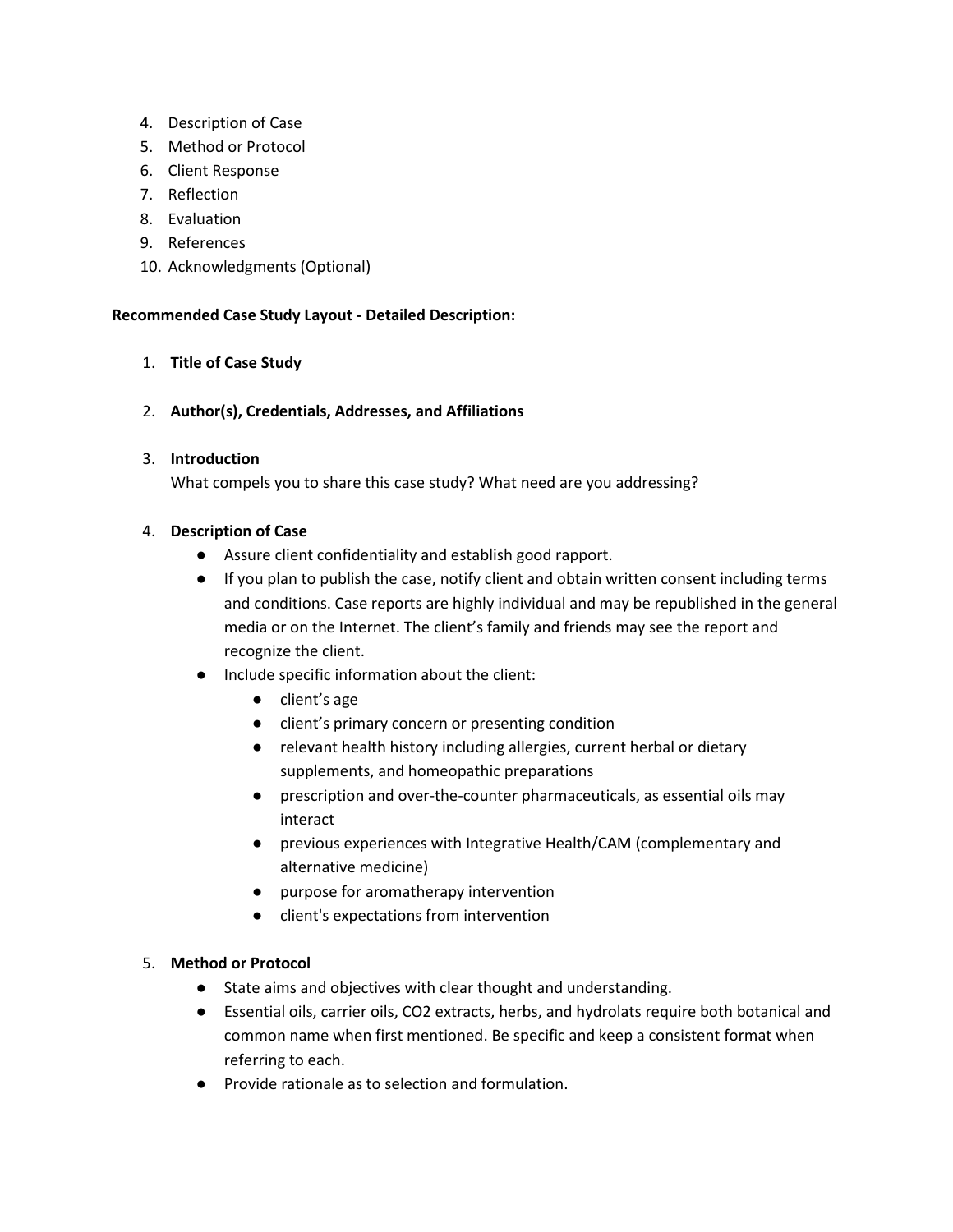- Maintain consistent and replicable measurements throughout: for example, express formulations and dosages by dilution percentage, weight, and/or volume.
- Provide each formulation in a concise list or table to ensure readability and accuracy.
- Document the method of application as well as any specific application style/techniques.
- Indicate who administered the formulation and at what location (for example, practitioner at facility or client at home).
- Document duration and frequency of applications or therapeutic interventions.
- Monitor external factors: changes in medication, emotional status during the therapeutic intervention, changes to diet, or any other possible influences on outcome.
- Provide clear criteria of how the outcome is measured; e.g., MYMOP, Wong Baker FACES®, Likert scale, mapping, interviews, or visually through photographs. Some scales require acceptance of usage guidelines which may include licensure.

# 6. **Client Response**

- Document immediate responses during interventions, responses at or between subsequent sessions, and/or responses with client's use at home. Indicate time interval between sessions where applicable.
- Photographs are acceptable; please obtain client consent for publishing. Images should be 72 dpi and 200 x 200 px, not to exceed 300 x 300 px.

## 7. **Reflection**

- How did external factors impact the client's response to treatment?
- How did client compliance play a role in the outcome?
- What might you do differently?
- Reflect on how the outcome of your case study has changed your understanding. Consider how this new understanding can be extrapolated to new ideas, concepts, or ways of approaching your work and/or the topic you explored.
- Consider client's initial goals and compare to actual outcome.
- Consider David Kolb's Experiential Learning Theory as a model for reflection. (Sources: <https://www.simplypsychology.org/learning-kolb.html> and [http://www.businessballs.com/kolblearningstyles.htm\)](http://www.businessballs.com/kolblearningstyles.htm)

## 8. **Evaluation**

- State the outcome from the client's perspective as well as what can be learned from the outcome and why it had an impact on you.
- How are external factors monitored that could affect outcome client compliance, medications, diet, etc.?
- What new questions does your case study raise?
- Be careful about drawing the "conclusion" that there is a link between the aromatherapy intervention and the effect in a single case; it could just be coincidence.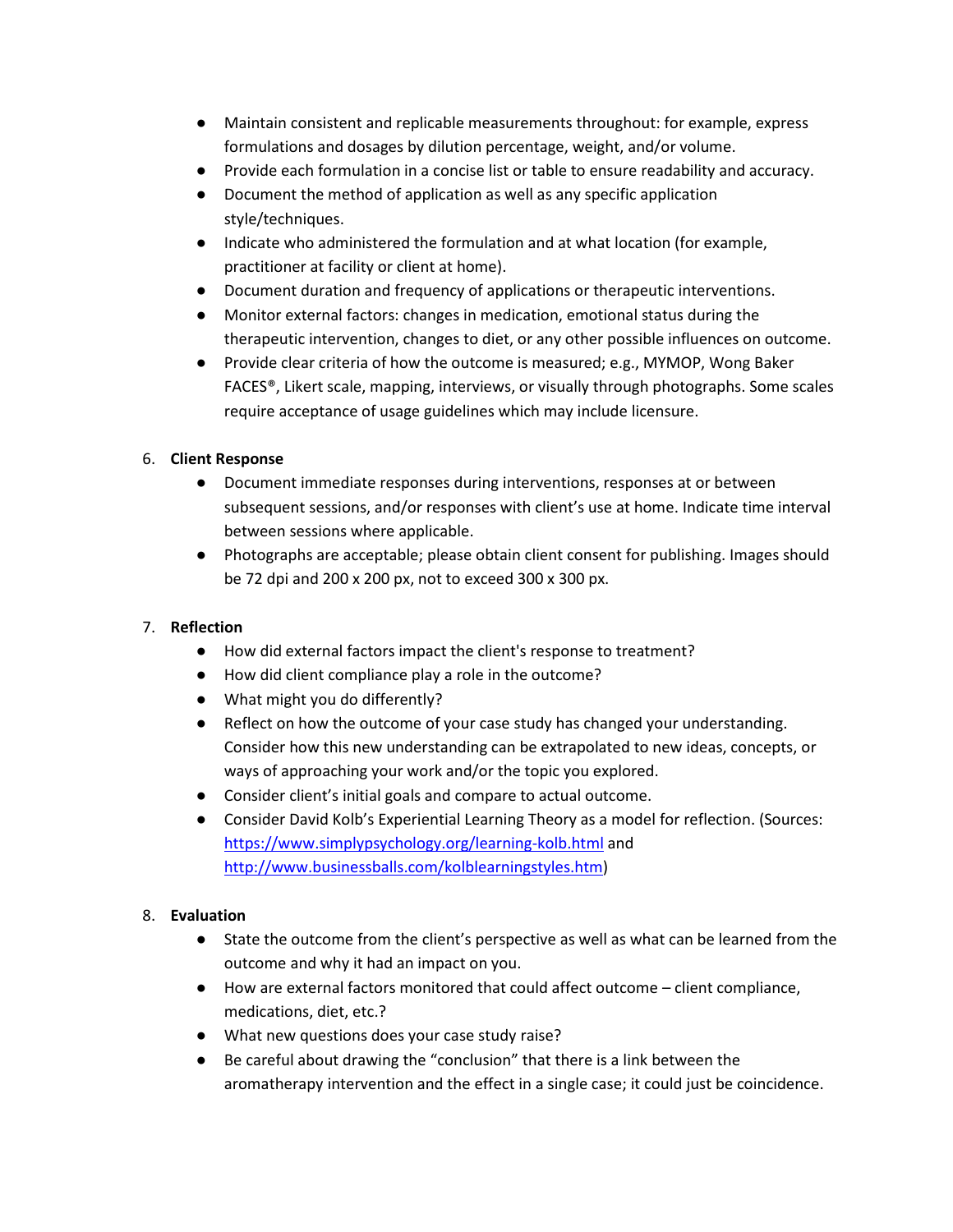- Case studies are anecdotal. To what extent can your findings can be regarded as reliable?
- Do you feel your study is worth replicating or expanding?
- What is the relevance of your case study, or a particular aspect of it, to future practice or research?

## 9. **References**

- When providing formulation rationale, cite the application method, style, or technique applied and the source that influenced your selection.
- Acknowledge all statements, opinions, and conclusions taken from another writer's work, whether directly quoted, paraphrased, or summarized.
- Include acknowledgments for photographs, tables, figures, or charts obtained from other sources. Please obtain written permission from their original publisher.
- The report should use a consistent and standardized method of referencing (see below for resources) to ensure that citations within the case study are listed correctly.

### 10. **Acknowledgments (Optional)**

● Thank any individuals who assisted in the preparation of the case study, such as a mentor, teacher, colleague, or editor who provided direct guidance.

### **Additional Information:**

Maintain good writing style:

- Use clear and concise writing to engage your reader.
- Design your case study to be interesting to the aromatherapy community.
- Use the above suggested guidelines to provide a clear layout of your case study.
- Demonstrate clear thought and reasoning.
- Avoid industry jargon, abbreviations, or colloquialisms.
- Obtain editorial feedback from a qualified source.
- Use language that aligns with your scope of practice, level of training, and licensure. Words like *treatment* or *dose* should be reserved for practitioners with specific qualifications.

If you want to publish your case study:

- Honor the submission criteria for your target publication including word count, document style, and reference style.
- Read published articles in peer-reviewed journals to familiarize yourself with context and content.
- Your method/protocol should be clearly described and reproducible from your description.
- A publication's peer review process frequently requires further editing and adjustment of your case study. Don't be disheartened; this is a normal part of the process.

#### **Helpful Resources:**

Formatting/References: